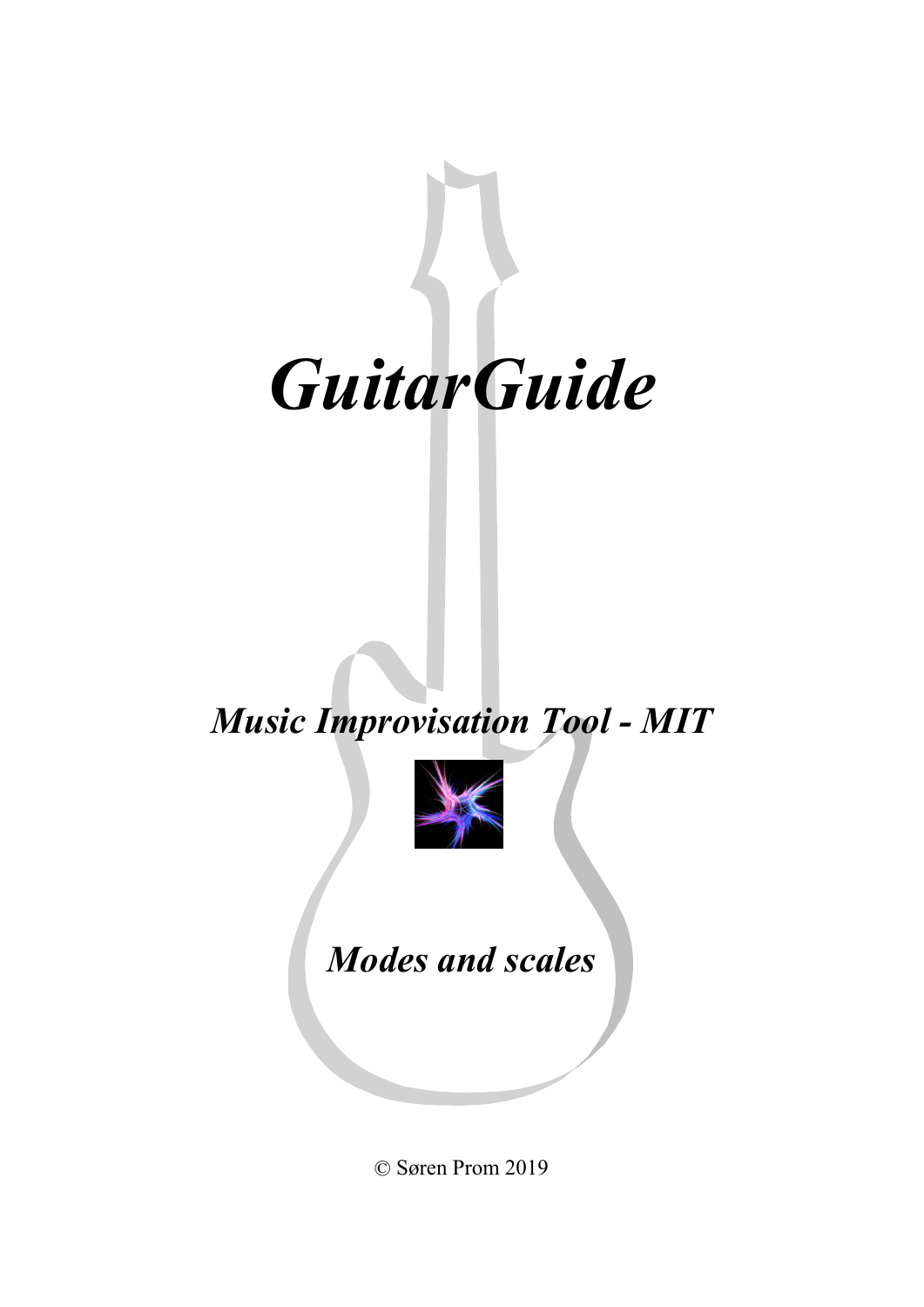### **1 Task: Improvise over the chord B9 in C major.**

Right, maybe a little un-usual combination, but seen ... Using the Music Improvisation Tool and pressing the key 'Show proposal' displays the following recommendation for above improvisation task:

### **Proposed improvisation mode:**

the **5**. mode in **E melodic minor**.

The chord **B9** is a secondary dominant on step **VII** in the harmonised **C major** scale. To improvise over **B9** on step **VII** in **C major**, use the **E melodic minor** scale from this scales **5**. step, which is the tone **B**, or use the **B mixolydian b6** scale, which is

Alternative: None.

Activating the 'Play tonality', 'Play chord' and 'Play improvization scale' keys reveals the following illustrations of the played recommendations:

Toanlity: C major:

Chord: B9 with the notes: B-D#-F#-A-C#

Improvisation scale: B mixolydian b6 with the notes: B-C#-D#-E-F#-G-A. B mixolydian b6 scale is the 5. mode in E melodic minor, that origins from G major (aeolian 6. mode), with raised C and D. Hence the G major score.



As seen, the proposed improvisation scale hits all the tones in the chord, but not the notes C, D and F in C major. To accomplish that, one may play a chromatic sequence - or part of - with the tones C,  $C#$ , D, D# and F, F#, G - or so, or some of, or up or down, or around - to hit and cover tones in both tonality and chord.

The improvisation scale is in G major with the fundamental note B, and a raised C and D. How is this correlated to the B mixolydian b6 scale:

The mixolydian b6 scale is the 5. mode in melodic minor - as stated above.

Or, see the table-set below covering melodic minor: In the leftmost column in the melodic minor table-set, search and find the note B. Where the B *line* intersect with (cross) the mixolydian b6 - or the 5. mode - *column*, find the melodic minor scale fundamental note E, meaning that B mixolydian b6 scale is the 5. mode in E melodic minor.

In the upper table-set for the major mode, one find a G in the cross-cell between the line for note E and the aeolian (eq. minor) column. Meaning that the B mixolydian b6 scale has its origin in the G major tonality or scale: *Hence the G score above*. See more about mode and modality below.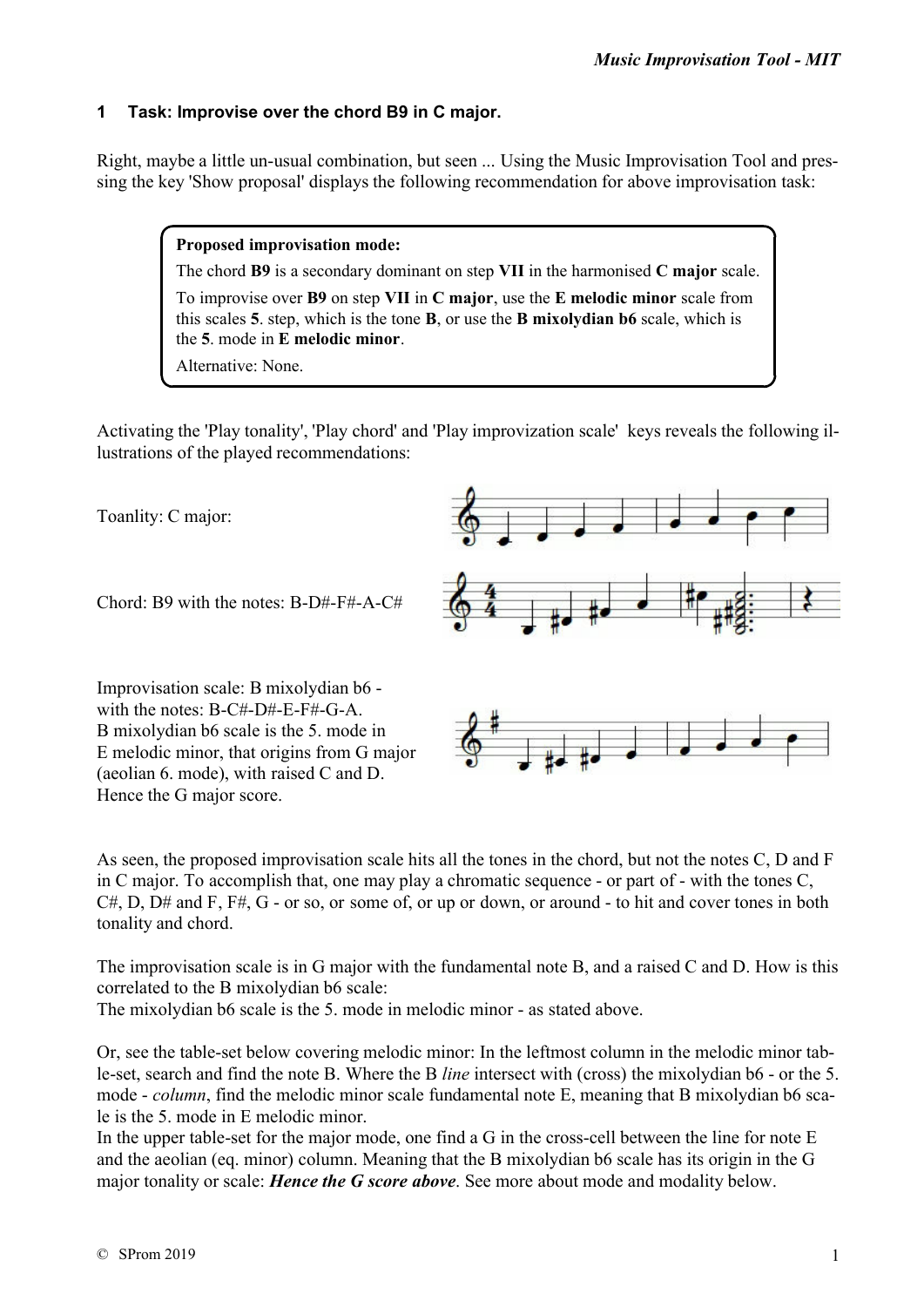| $\mathbf C$                  | $C_1$               |              | <b>Bb</b>                  |                           |                   | Ab                            |                                 | G                         | $\boldsymbol{\mathrm{F}}$ |                               | Eb                   |                      | Db                                   |                       |  |  |
|------------------------------|---------------------|--------------|----------------------------|---------------------------|-------------------|-------------------------------|---------------------------------|---------------------------|---------------------------|-------------------------------|----------------------|----------------------|--------------------------------------|-----------------------|--|--|
| C# / Db                      | Db                  |              | $\, {\bf B}$               |                           |                   | $\mathbf{A}$                  |                                 | Ab                        |                           | Gb                            | ${\bf E}$            |                      | $\mathbf D$                          |                       |  |  |
| D                            | $\mathbf D$         |              |                            | C <sub>2</sub>            |                   | <b>Bb</b>                     |                                 | $\mathbf{A}$              |                           | $\mathbf G$                   | $\mathbf F$          |                      | Eb                                   |                       |  |  |
| D# / Eb                      | Eb                  |              |                            | Db                        |                   | $\, {\bf B}$                  |                                 | <b>Bb</b>                 |                           | Ab                            | Gb                   |                      | ${\bf E}$                            |                       |  |  |
| E                            | ${\bf E}$           |              |                            | $\mathbf{D}$              |                   | $C_3$                         |                                 | $\mathbf{B}$              |                           | $\mathbf{A}$                  | G                    |                      | $\boldsymbol{\mathrm{F}}$            |                       |  |  |
| $\overline{F}$               | $\mathbf F$         |              |                            | Eb                        | Db                |                               | C <sub>4</sub>                  |                           | <b>Bb</b>                 |                               | Ab                   |                      |                                      | Gb                    |  |  |
| F# / Gb                      | Gb                  |              |                            | ${\bf E}$                 | $\mathbf D$       |                               | Db                              |                           | $\, {\bf B}$              |                               | $\mathbf{A}$         |                      | $\mathbf G$                          |                       |  |  |
| $\mathbf G$                  | $\mathbf G$         |              | $\boldsymbol{\mathrm{F}}$  |                           |                   | Eb                            |                                 | $\mathbf D$               | $C_5$                     |                               | <b>Bb</b>            |                      |                                      | Ab                    |  |  |
| G# / Ab                      | Ab                  |              |                            | Gb                        |                   | E                             |                                 | Eb                        |                           | Db                            |                      | $\, {\bf B}$         |                                      | $\mathbf{A}$          |  |  |
| $\mathbf{A}$                 | $\mathbf{A}$        |              |                            | $\mathbf G$               |                   | $\overline{F}$                |                                 | ${\bf E}$                 |                           | $\mathbf D$                   | $C_6$                |                      | Bb                                   |                       |  |  |
| A# / Bb                      | Bb                  |              | Ab                         |                           | Gb                |                               |                                 | $\boldsymbol{\mathrm{F}}$ | Eb                        |                               | Db                   |                      | $\, {\bf B}$                         |                       |  |  |
| $\overline{B}$               | $\, {\bf B}$        |              |                            | $\boldsymbol{\mathsf{A}}$ |                   | G                             | Gb                              |                           |                           | ${\bf E}$                     | $\mathbf D$          |                      |                                      | $C_7$                 |  |  |
| Step in scale:               | $\mathfrak{p}.$     |              |                            | 2.                        | $\mathfrak{Z}.$   |                               | 4.                              |                           |                           | 5.                            | 6.                   |                      | 7.                                   |                       |  |  |
| Mode in<br>major:            | ionian eq.<br>major |              |                            | dorian                    |                   | phrygian                      | lydian                          |                           |                           | mixolydian                    | aeolian eq.<br>minor |                      | locrian                              |                       |  |  |
| Degree descending:           |                     | $\mathbf{1}$ |                            | 1                         |                   |                               | $\frac{1}{2}$                   |                           | $\mathbf{1}$              |                               | 1                    |                      | $\frac{1}{2}$<br>1                   |                       |  |  |
|                              |                     |              |                            |                           |                   |                               |                                 |                           |                           |                               |                      |                      |                                      |                       |  |  |
| $\mathbf C$                  | C <sub>1</sub>      |              |                            | Bb                        |                   | $\mathbf{A}$                  |                                 | G                         |                           | ${\bf F}$                     | Eb                   |                      |                                      | $\mathrm{C}\#$        |  |  |
| C# / Db                      | C#                  |              |                            | $\mathbf B$               |                   | <b>Bb</b>                     |                                 | G#                        |                           | ${\rm F}\#$                   | E                    |                      | $\mathbf D$                          |                       |  |  |
| D                            | $\mathbf D$         |              |                            | C <sub>2</sub>            |                   | $\, {\bf B}$                  |                                 | $\mathbf{A}$              |                           | $\mathbf G$                   | $\rm F$              |                      | Eb                                   |                       |  |  |
| D# / Eb                      | Eb                  |              |                            | C#                        | $C_3$             |                               | <b>Bb</b>                       |                           | G#                        |                               | ${\rm F}\#$          |                      | ${\bf E}$<br>$\overline{\mathrm{F}}$ |                       |  |  |
| E                            | ${\bf E}$           |              | ${\bf D}$                  |                           | C#                |                               | $\mathbf B$                     |                           | $\mathbf{A}$              |                               | $\mathbf G$          |                      |                                      |                       |  |  |
| $\overline{F}$               | ${\bf F}$           |              | Eb                         |                           | $\mathbf D$<br>Eb |                               | C <sub>4</sub>                  |                           | Bb<br>$\, {\bf B}$        |                               | G#                   |                      | ${\rm F}\#$<br>$\mathbf G$           |                       |  |  |
| F# / Gb                      | F#                  |              | ${\bf E}$                  |                           | ${\bf E}$         |                               | C#<br>${\bf D}$                 |                           |                           |                               | $\mathbf{A}$         |                      | G#                                   |                       |  |  |
| $\mathbf G$                  | $\mathbf G$         |              | ${\bf F}$                  |                           | $\overline{F}$    |                               | Eb                              |                           |                           | $C_5$                         | <b>Bb</b>            |                      | $\mathbf A$                          |                       |  |  |
| G# / Ab                      | G#                  |              | ${\rm F}\#$<br>$\mathbf G$ |                           | ${\rm F}\#$       |                               | ${\bf E}$                       |                           | C#<br>D                   |                               | $\mathbf B$          |                      | <b>Bb</b>                            |                       |  |  |
| $\mathbf{A}$                 | $\mathbf{A}$        |              |                            |                           |                   |                               | $\overline{\mathrm{F}}$         |                           | Eb                        |                               | $C_6$<br>C#          |                      |                                      |                       |  |  |
| A# / Bb                      | <b>Bb</b>           |              | G#                         |                           | G<br>$G\#$        |                               |                                 |                           |                           |                               |                      |                      | $\, {\bf B}$<br>$\mathrm{C}_7$       |                       |  |  |
| $\overline{B}$               | $\, {\bf B}$        |              | $\boldsymbol{\mathsf{A}}$  |                           |                   |                               | ${\rm F}\#$<br>$\overline{4}$ . |                           | ${\bf E}$<br>5.           |                               | ${\bf D}$            |                      |                                      |                       |  |  |
| Step in scale:               | $\mathcal{I}$ .     |              | $\overline{2}$ .           |                           | $\overline{3}$ .  |                               |                                 |                           |                           |                               | 6.                   |                      |                                      | 7.                    |  |  |
| Mode in me-<br>lodic minor:  | melodic<br>minor    |              | dorian b2                  |                           |                   | lydian aug-<br>mented $(\#5)$ |                                 | lydian do-<br>minant      |                           | mixolydian<br>$b\overline{6}$ |                      | half dimi-<br>nished | minant                               | altered do-           |  |  |
|                              | Degree descending:  |              | 1                          | $\frac{1}{2}$             |                   | 1                             |                                 |                           | 1                         |                               | 1                    |                      | 1                                    | $\frac{1}{2}$         |  |  |
|                              |                     |              |                            |                           |                   |                               |                                 |                           |                           |                               |                      |                      |                                      |                       |  |  |
| $\mathcal{C}$                | $C_1$               |              |                            | <b>Bb</b>                 |                   | A                             | G<br>G#                         |                           |                           | $\overline{F}$                | E                    |                      | C#                                   |                       |  |  |
| C# / Db                      | C#                  |              |                            | $\mathbf{B}$              |                   | <b>Bb</b>                     |                                 |                           |                           | F#                            | $\overline{F}$       |                      | D                                    |                       |  |  |
| D<br>D# / Eb                 | D                   |              |                            | C <sub>2</sub><br>C#      |                   | B                             |                                 | $\mathbf{A}$              |                           | G<br>G#                       | F#<br>$\mathbf G$    |                      | Eb<br>${\bf E}$                      |                       |  |  |
| E                            | Eb<br>${\bf E}$     |              |                            |                           |                   | $C_3$<br>C#                   | <b>Bb</b>                       |                           |                           |                               | G#                   |                      |                                      |                       |  |  |
| $\overline{F}$               | ${\bf F}$           |              | $\mathbf D$                |                           |                   |                               | $\bf{B}$                        |                           | $\mathbf{A}$              |                               |                      |                      | $\overline{F}$                       |                       |  |  |
| F# / Gb                      | ${\rm F}\#$         |              | Eb<br>${\bf E}$            |                           | D                 |                               | C <sub>4</sub>                  |                           | <b>Bb</b>                 |                               | A<br><b>Bb</b>       |                      | F#<br>$\mathbf G$                    |                       |  |  |
| G                            | $\mathbf G$         |              |                            | ${\bf F}$                 | Eb                |                               | C#                              |                           | $\, {\bf B}$<br>$C_5$     |                               |                      |                      |                                      | G#                    |  |  |
| G# / Ab                      | G#                  |              |                            | ${\rm F}\#$               | E                 |                               | D<br>Eb                         |                           |                           | C#                            |                      | $\bf{B}$             |                                      |                       |  |  |
| $\mathbf{A}$                 | $\mathbf{A}$        |              |                            |                           | $\overline{F}$    |                               |                                 |                           |                           |                               | $C_6$                |                      | $\mathbf{A}$                         |                       |  |  |
| A# / Bb                      | <b>Bb</b>           |              | $\mathbf G$                |                           | ${\rm F}\#$       |                               | ${\bf E}$                       |                           | D<br>Eb                   |                               | C#<br>D              |                      | <b>Bb</b>                            |                       |  |  |
| $\mathbf B$                  | $\mathbf{B}$        |              | G#                         |                           | $\mathbf G$<br>G# |                               | $\overline{F}$<br>F#            |                           |                           | E                             | Eb                   |                      | $\mathbf{B}$<br>$C_7$                |                       |  |  |
|                              |                     |              | $\mathbf{A}$<br>2.         |                           |                   |                               |                                 |                           |                           |                               |                      |                      |                                      |                       |  |  |
| Step in scale:               | $\mathcal{I}$ .     |              |                            |                           |                   | 3.                            |                                 | $\overline{4}$ .          |                           | 5.                            |                      | 6.                   |                                      | 7.                    |  |  |
| Mode in har-<br>monic minor: | harmonic<br>minor   |              | $locrian$ #6               |                           |                   | $ionian$ #5                   |                                 | ukrainian<br>dorian       |                           | phrygian<br>dominant          | $l$ <i>ydian</i> #2  |                      |                                      | altered<br>diminished |  |  |
|                              | Degree descending:  |              | $\mathbf{1}$               |                           | $\frac{1}{2}$     | $\mathbf{1}$                  |                                 |                           | $\mathbf{1}$              |                               | $\frac{1}{2}$        | $1\frac{1}{2}$       | $\frac{1}{2}$                        |                       |  |  |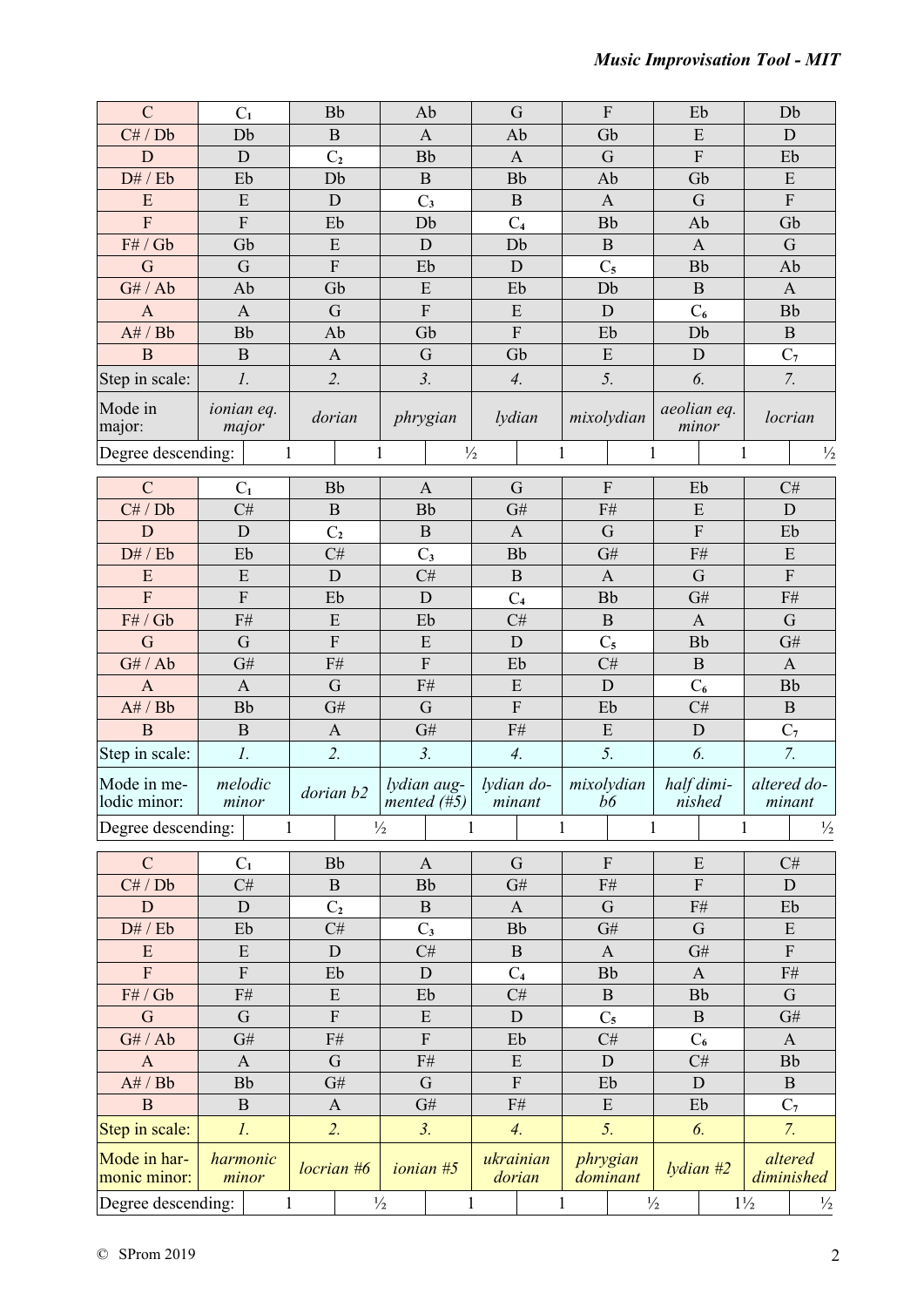### **2 The modal principle and modal scales**

The modal principle is closely related to ancient greek and medieval church music and tonality; it was the fundamental musical principle until the major/minor tonality took over in the mid barouqe era. The modal principle has found new actuality as an efficient tool for composition, chord-creation and improvisation, especially within jazz, but the principle gives todays musicians a comprehensive set of tools to improvize and to create new soundelements - especially chords -within *all* musical gemres.

### **2.1 Modality in todays musical context**

*Modus* or *modal* means: *mode* or *rule* (english *mode*). From each of the 12 tones in the western music as fundamentals and the diatonic scale as basis, we can create 84 modal scales, namely 7 x 12. The naming of modal scales are done by placing the name of the fundamental tone in front of the scales modal designation (C major scale as example).



In the figure above the notation 'Step sequence' refers to the 'stepwise tonal development' or 'interval sequence', where: 1 equals a whole tone or whole step, and  $\frac{1}{2}$  equals a semitone or half step.

A *phrygian* scale with the tone E as the fundamental, is the 3. mode in that major tronality, that has the tone E as the scales 3. tone, meaning C major. An E phrygian scale has E as the fundamental tone and a step sequence traversal equal to the C major scale from that scales 3. step, that is the tone E. F phrygian is the 3. mode i Db major. Meaning, the F phrygian scale is that phrygian scale, that can be derived from Db major. G phrygian is the 3. mode in Eb major. Mening: The G phrygian scale can be derived from Eb major.

In todays musical context the modal scales are derived not only from the major tonality, but from any valid scale system. It can be done for major (as shown above), for the 3 minor scales, the pentatonic scales, the blues scale, and so forth (see further below). Hereby is from a few wellknown scales derived a long row of new step-patterns, that are well suited as the background 1) for creating **new chord material**, and 2) to **improvise** over this material.

### **2.2 The approach to modal scales**

From the figure above it can be seen, that an E phrygian scale can be played by playing a C major scale from this scales 3. step. This means, that an (E) phrygian scale has the interval or step pattern or step sequence:  $\frac{1}{2}$  - 1 - 1 -  $\frac{1}{2}$  - 1 - 1. One can play an E phrygian scale by playing the phrygian step sequence with the tone E as the fundamental, without thinking of, that this sequence is derived from the C major scale, or one can play a C major scale from this scales third step E, without thinking of, that one thereby plays the phrygian step sequence.

Some musicians play the modal scales without thinking of their source. Others play the basical major and minor scales from the step in the scale that results in the wanted modal step sequence (pattern).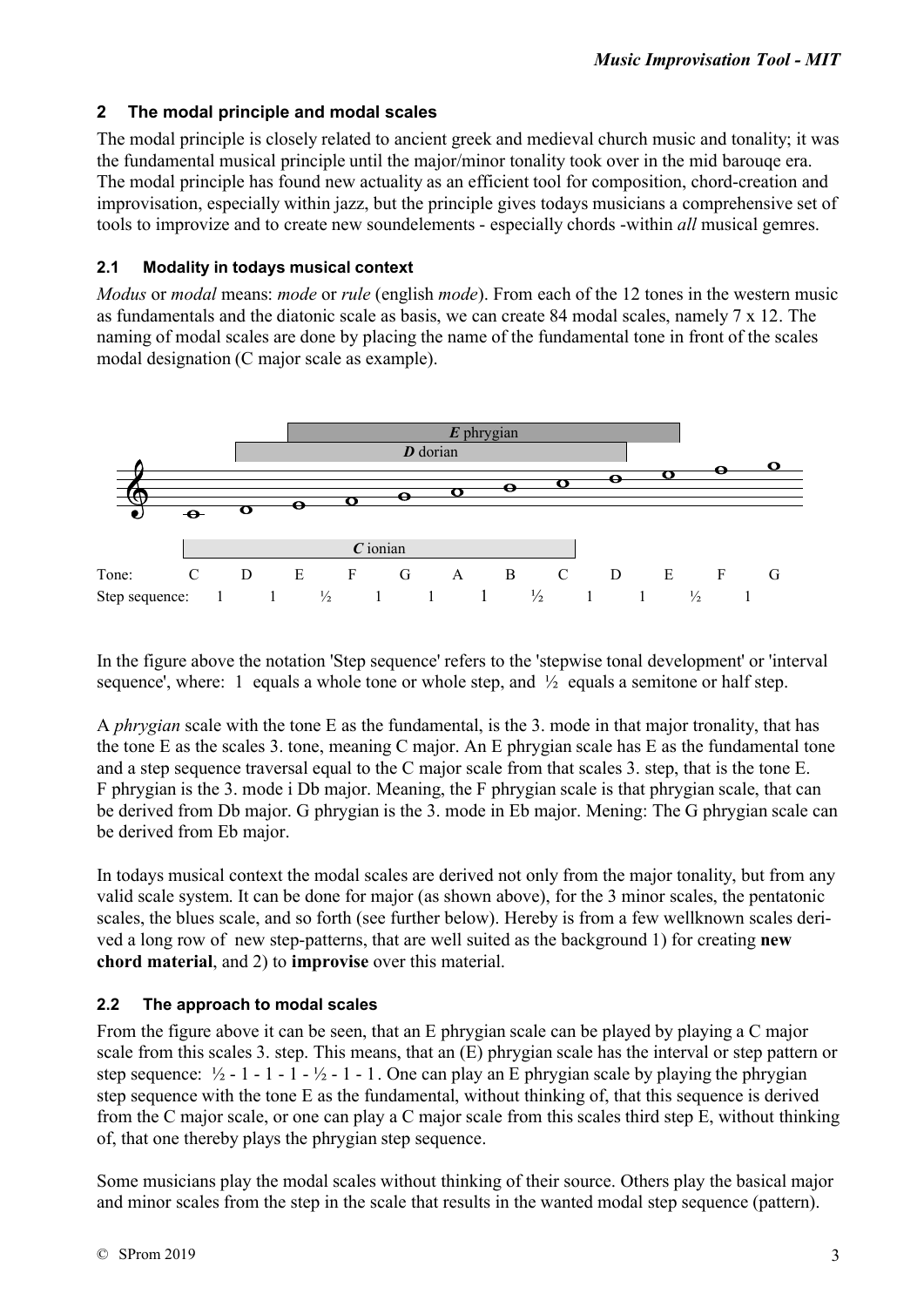Whether one think the one or the other way is a question of style, knowledge and experience. In the following a set-up in which all modal scales are derived from the same **basical scale** are called: '*Modal scales from same scale*', while a set-up where all the modal scales are based on the same **fundamental note** are called: '*Modal scales with same fundamental*'. Thus avoiding the discussion of whether a modal scale is derived from, or in itself is a unique step pattern.

### **3 The modal scales in major**

7 modal scales can be derived from the C major scale. C major used as example.

### **3.1 Modal scales from same scale**

The 7 modal scales based on the C major scale are derived by selecting the step sequences with each of the 7 tones in the major scale as fundamental notes. Remark the names of the modal scales. Used here is the american standard of names as stated in 'Oxford - Grove Online Music' and US Wikipedia.



In modern music chords, as a stack of thirds (or derivations), are created by *harmonization*. Meaning, from every second note in a modal scale, with the modal scales fundamental note (1. tone) as the chords fundamental tone, is created triads, tetrads, pentads and so forth. Right to each modal scale in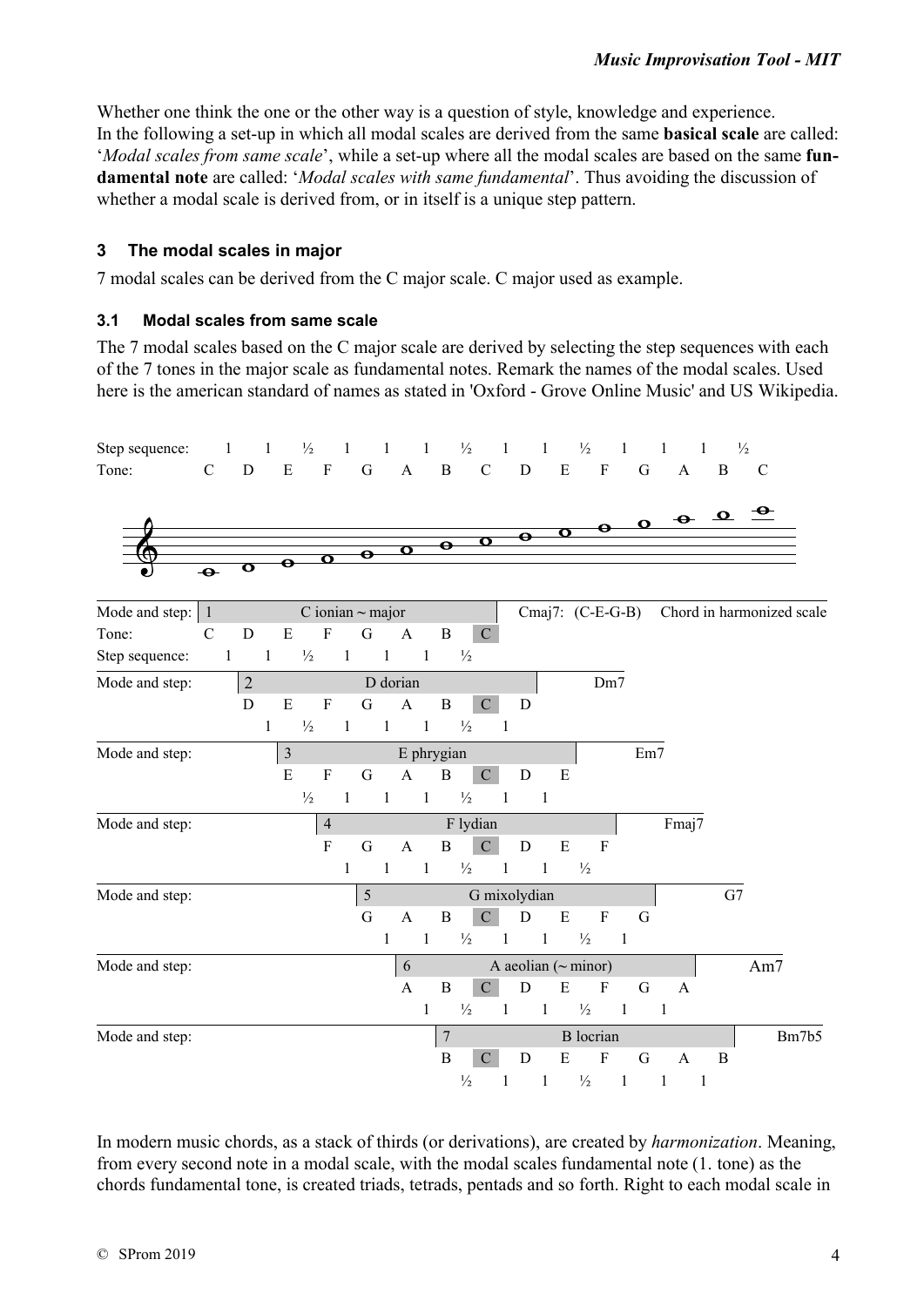above figure are written the code for that tetrad (seventh chord e.g. Cmaj7), that is derived from the actual modal scale by harmonizing.

#### **3.2 Modal scales with same fundamental**

The 7 modal scales in major with C as the fundamental tone. (The mark '**~**' means 'equal to'). The abbreviation 'ma' means major.



Step seq.:  $\frac{1}{2}$  1 1  $\frac{1}{2}$  1 1 1

Chord: Cm7b5 *~ Db ma step 7*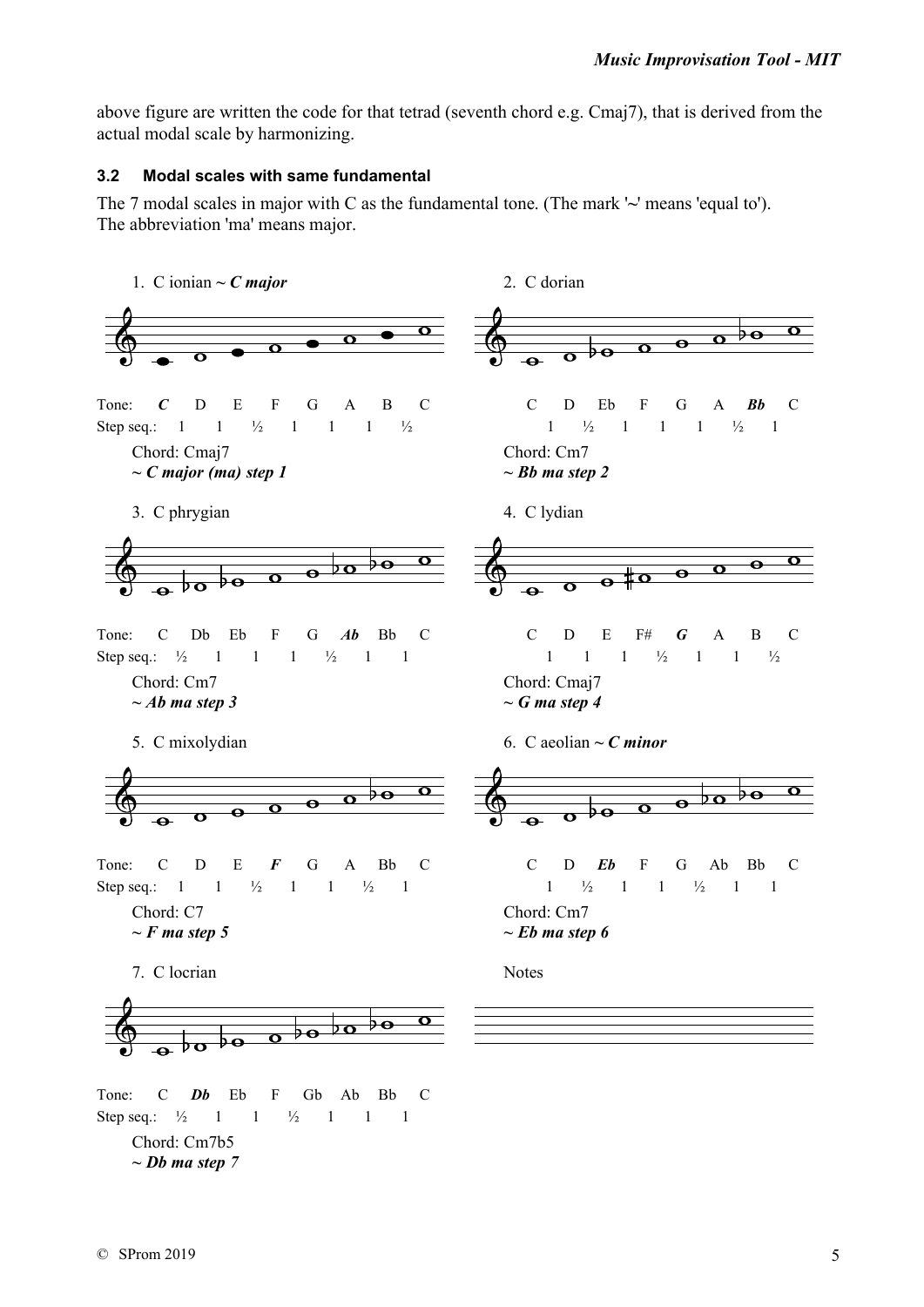The modal scales in above set-up have the same fundamental note, meaning that they are derived from major scales with different fundamentals. Which major scale are the source of e.g. the *C* phrygian scale? The phrygian scale is the 3. mode in major. Determine the major scale that has the tone C as the scales 3. tone. Thus the C phrygian scale is derived from Ab major that has C as the scales third tone; Ab is accordingly marked **fat** *italic*.

The chords that are created from each of the 7 scales, are noted below the step sequences. The 4 notes in the C ionian scale, that form the Cmaj7 chord, are filled with black (only here).

# **4 Minor modal scales**

The major scale is identical to the original medieval church music ionian mode. The modern major scale is developed by a retrospect to the church music practice, just as the the names of the modern modal scales are original church music names - and further back the names on ancient Greek provinces. Modal scales are neither major or minor, but each their own tonal mode.

Todays minor scale is identical with the original church modal aeolian mode. The historical connection between the ancient nd medieval scales and todays major and minor scales, is not valid for melodic and harmonic minor. These minor scales are of a newer construct, that are designed to inject special characteristics to music in minor.

If one, despite of this, adapt the modal principle also to melodic and harmonic minor, one get a new row of scales, that form a unique background for extended chordcreation and improvisation over a widened chord material in modern major/minor music.

Hereby emerge a question of naming. Ionian e.g. are the designation of a certain step sequence - and no other. In this overview we use the american standard as it appears in 'Oxford - Grove Online Music' and US Wikipedia. See a little further below.

# **4.1 Minor (standard aeolian)**

If modal scales are derived from the minor tonality, we get the modal scales that already exists from major, and not new scales, because the aeolian scale is the 6. mode in major.

The naming of the modal scales derived from major, is described above. The naming of modal scales derived from minor are quite different. If a modal minor scale is close to a major modal scale, the name is reused with an added code stating the difference, e.g. 'dorian b2', 'mixolydian b6' and so on. While some other names are taken from other musical cultures, e.g. 'ukrainian dominant' and 'hungarian minor' (also named 'gipsy minor'). See the names in the set-ups below.

# **4.2 Melodic minor**

Compared to aeolian minor the melodic minor scale has a raised 6. og 7. step, which gives a tonal scale progression with the major ascent from the 6. tone and a leading tone effect up to the fundamental octave.

See the names of the melodic minor modes in the set-up below.

### **4.2.1 Melodic minor modal scales from same scale**

Modal scales in C melodic minor.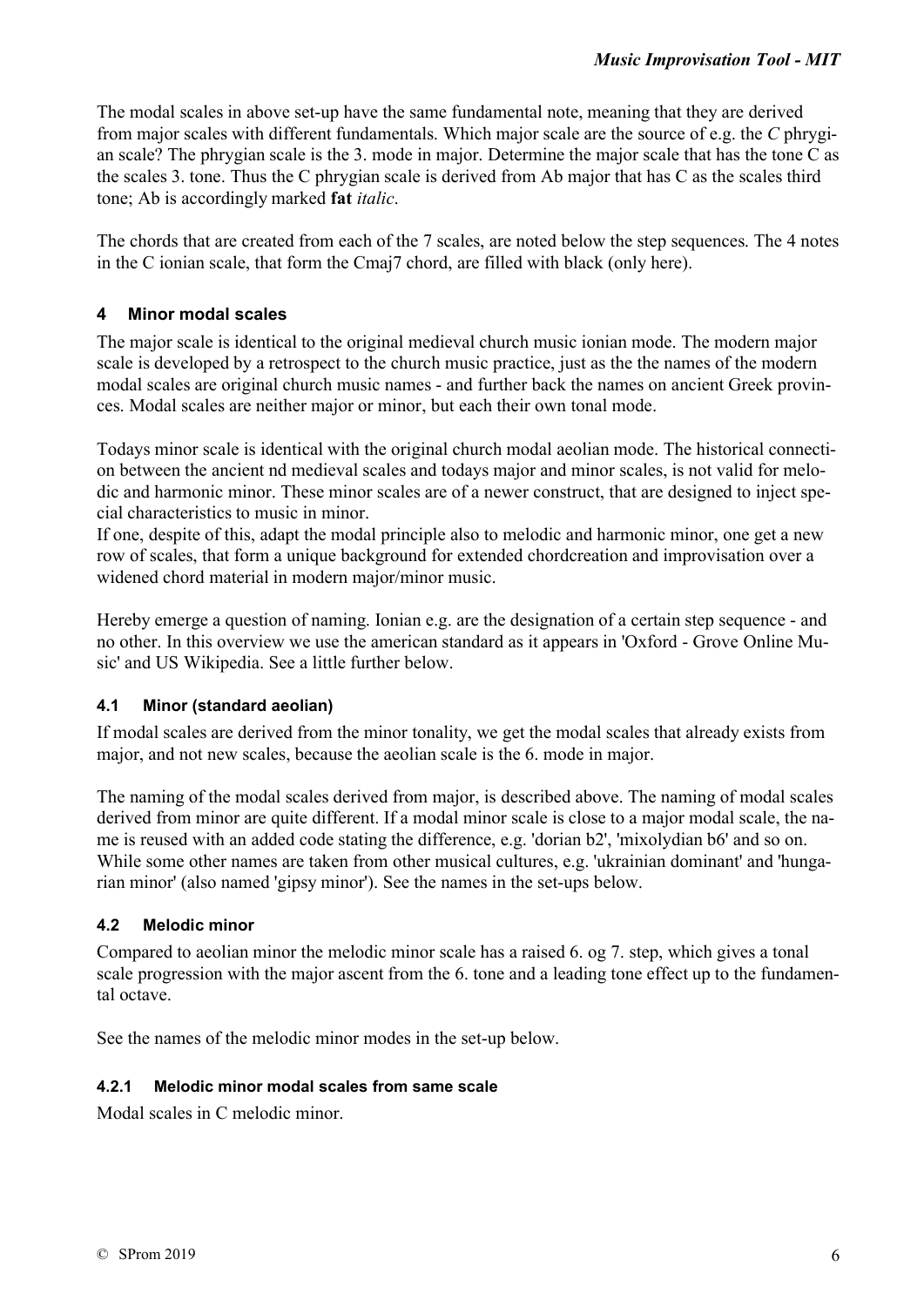Step sequence: 1  $\frac{1}{2}$  1 1 1 1  $\frac{1}{2}$  1  $\frac{1}{2}$  1  $\frac{1}{2}$  1 1 1  $\frac{1}{2}$ Tone: C D Eb F G A B C D Eb F G A B C

|                  |                      |                  |                |              |                         |                         |                |                |                 |                             |                |             |                                      |                          |                |              |                |    |    | $\frac{1}{\sqrt{2}}$ bo e o to to $\frac{1}{\sqrt{2}}$ |                           |
|------------------|----------------------|------------------|----------------|--------------|-------------------------|-------------------------|----------------|----------------|-----------------|-----------------------------|----------------|-------------|--------------------------------------|--------------------------|----------------|--------------|----------------|----|----|--------------------------------------------------------|---------------------------|
|                  |                      |                  |                |              | $\overline{\mathbf{o}}$ | $\overline{\mathbf{e}}$ |                |                |                 | $\frac{10}{10}$             |                |             |                                      |                          |                |              |                |    |    |                                                        |                           |
|                  | $\overline{\bullet}$ | $\mathbf \sigma$ | <del>ΡΟ</del>  |              |                         |                         |                |                |                 |                             |                |             |                                      |                          |                |              |                |    |    |                                                        |                           |
| Mode and step: 1 |                      |                  |                |              |                         | C melodic minor         |                |                |                 |                             |                |             | Cmmaj7                               |                          |                |              |                |    |    |                                                        | Chord in harmonized scale |
| Tone:            | $\mathbf C$          | D                | Eb             |              | F                       | G                       |                | A              | B               | $\mathbf C$                 |                |             |                                      |                          |                |              |                |    |    |                                                        |                           |
| Step sequence:   | $\mathbf{1}$         |                  | $\frac{1}{2}$  | $\mathbf{1}$ |                         | $\mathbf{1}$            | $\overline{1}$ | $\overline{1}$ |                 | $\frac{1}{2}$               |                |             |                                      |                          |                |              |                |    |    |                                                        |                           |
| Mode and step:   |                      | $\overline{2}$   |                |              |                         |                         |                | D dorian b2    |                 |                             |                |             |                                      |                          | Dm7            |              |                |    |    |                                                        |                           |
|                  |                      | D                | Eb             |              | $\mathbf{F}$            | $\mathbf G$             |                | $\mathbf{A}$   | $\bf{B}$        | $\mathcal{C}$               |                | D           |                                      |                          |                |              |                |    |    |                                                        |                           |
|                  |                      |                  | $\frac{1}{2}$  | $\mathbf{1}$ |                         | $\mathbf{1}$            | $\mathbf{1}$   | $\mathbf{1}$   |                 | $\frac{1}{2}$               | $\blacksquare$ |             |                                      |                          |                |              |                |    |    |                                                        |                           |
| Mode and step:   |                      |                  | $\mathfrak{Z}$ |              |                         |                         |                |                |                 | Eb lydian augmented $(\#5)$ |                |             |                                      |                          |                | Ebmaj7#5     |                |    |    |                                                        |                           |
|                  |                      |                  | Eb             |              | $\mathbf{F}$            | G                       |                | $\mathbf{A}$   | B               | $\mathbf C$                 |                | $\mathbf D$ | Eb                                   |                          |                |              |                |    |    |                                                        |                           |
|                  |                      |                  |                | $\mathbf{1}$ |                         | $\mathbf{1}$            | $\mathbf{1}$   | $\overline{1}$ |                 | $\frac{1}{2}$               | $\mathbf{1}$   |             | $\frac{1}{2}$                        |                          |                |              |                |    |    |                                                        |                           |
| Mode and step:   |                      |                  |                |              | $\overline{4}$          |                         |                |                |                 | F lydian dominant           |                |             |                                      |                          |                |              |                | F7 |    |                                                        |                           |
|                  |                      |                  |                |              | $\mathbf{F}$            | G                       |                | $\mathbf{A}$   | $\, {\bf B}$    | $\mathcal{C}$               |                | D           | Eb                                   |                          | F              |              |                |    |    |                                                        |                           |
|                  |                      |                  |                |              |                         | 1                       | $\mathbf{1}$   | $\mathbf{1}$   |                 | $\frac{1}{2}$               | $\blacksquare$ |             | $\frac{1}{2}$                        | $\overline{\phantom{0}}$ |                |              |                |    |    |                                                        |                           |
| Mode and step:   |                      |                  |                |              |                         | $\sqrt{5}$              |                |                |                 | G mixolydian b6             |                |             |                                      |                          |                |              |                |    | G7 |                                                        |                           |
|                  |                      |                  |                |              |                         | G                       |                | $\mathbf{A}$   | B               | $\mathbf C$                 |                | $\mathbf D$ | Eb                                   |                          | ${\bf F}$      | G            |                |    |    |                                                        |                           |
|                  |                      |                  |                |              |                         |                         | $\mathbf{1}$   | $\mathbf{1}$   |                 | $\frac{1}{2}$               | $\mathbf{1}$   |             | $\frac{1}{2}$                        | $\overline{1}$           | $\blacksquare$ |              |                |    |    |                                                        |                           |
| Mode and step:   |                      |                  |                |              |                         |                         |                | 6              |                 |                             |                |             | A half diminished                    |                          |                |              |                |    |    | Am7b5                                                  |                           |
|                  |                      |                  |                |              |                         |                         |                | $\mathbf{A}$   | B               | $\mathbf{C}$                |                | D           | Eb                                   |                          | $\mathbf F$    | G            |                | A  |    |                                                        |                           |
|                  |                      |                  |                |              |                         |                         |                | 1              |                 | $\frac{1}{2}$               | $\mathbf{1}$   |             | $\frac{1}{2}$                        | $\mathbf{1}$             |                | $\mathbf{1}$ | $\blacksquare$ |    |    |                                                        |                           |
| Mode and step:   |                      |                  |                |              |                         |                         |                |                | $7\phantom{.0}$ |                             |                |             | B altered dominant (~ super locrian) |                          |                |              |                |    |    |                                                        | Bm7b5                     |
|                  |                      |                  |                |              |                         |                         |                |                | B               | $\mathcal{C}$               |                | D           | Eb                                   |                          | F              | G            |                | A  | B  |                                                        |                           |
|                  |                      |                  |                |              |                         |                         |                |                |                 | $\frac{1}{2}$               | $\mathbf{1}$   |             | $\frac{1}{2}$                        | $\mathbf{1}$             |                | $\mathbf{1}$ | $\mathbf{1}$   | -1 |    |                                                        |                           |

The 3. mode are named lydian, not phrygian, because of the similarity with the lydian scale hence the raised 4. step. The 5. mode are designated as 'mixolydian b6'. Remember that the 6. og 13. tone are the same tone in the ovtave interval. Some admires therefore to call this scale b13 instead of b6. A question of taste.

The 7. mode are also named 'altered dominant' or 'super locrian' (or the 'alterered scale').

### **4.2.2 Melodic minor modal scales with same fundamental**

Melodic minor modal scales with C as fundamental. The abbreviation 'mm' means melodic minor. Remark: The tone Fb i 7. mode may be enharmonically re-interpreted as the tone E.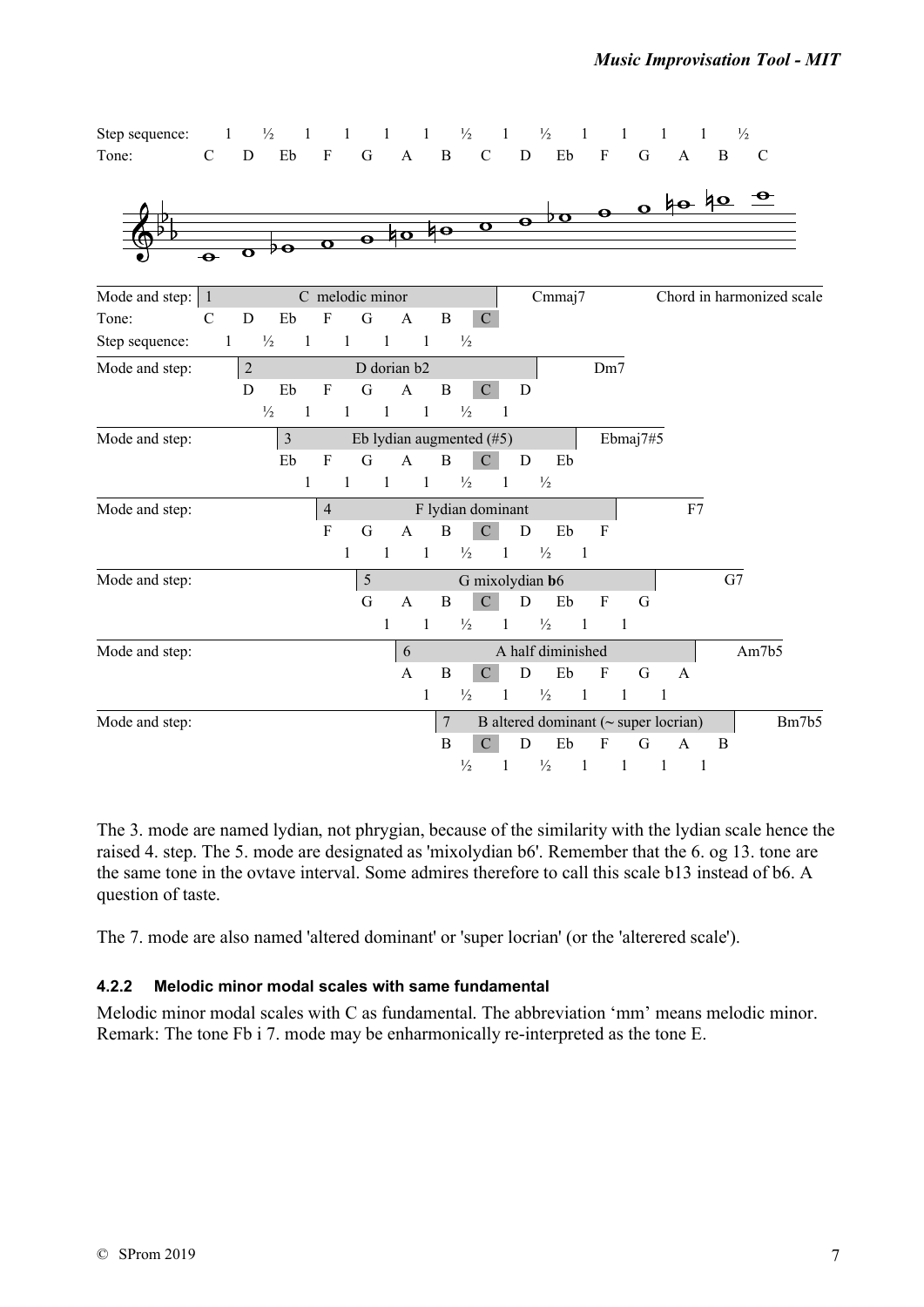

Chord: Cm7b5 *~ Db mm step 7*

### **4.3 Harmonic minor**

The aeolian and harmonic minor scales are different from each other on *one* note, namely the 7. tone, that in aeolian minor is small and in harmonic minor is large. Result: The modal scales, that are derived from these two scales, are comparatively equal. E.g. Eb ionian scale is equal to Eb ionian#5, except from the 5. tone: in Es ionian the tone Bb and in Es ionian#5 the tone B.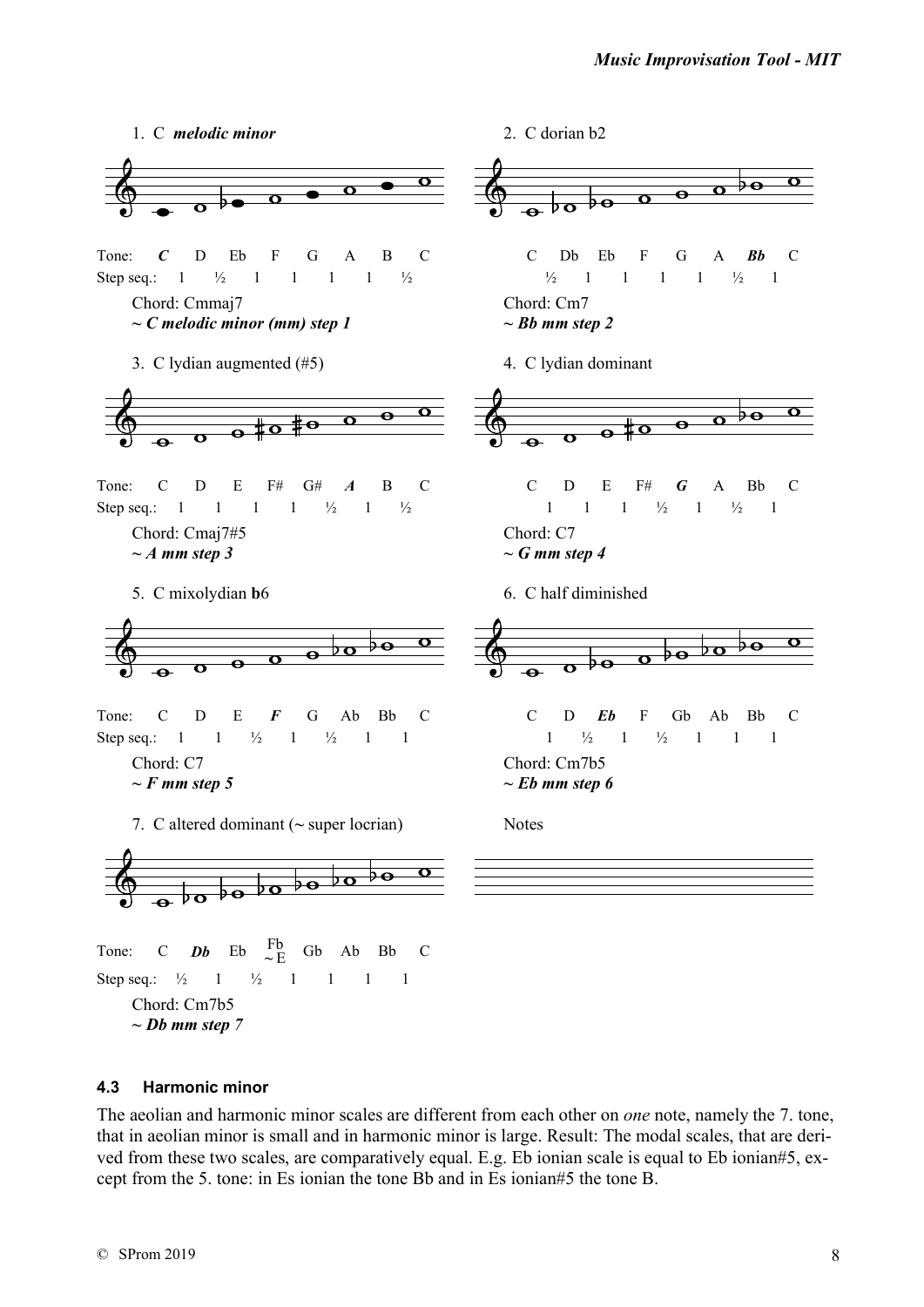#### **4.3.1 Harmonic minor modal scales from same scale**

Modal scales derived from C harmonic minor scale. *Signatures are placed as key signatures as well accidentals in front of the notes in the system*. Phrygian dominant is also named: 'spanish phrygian'.

| Step sequence:   |                      | 1                       | $\frac{1}{2}$  | $\mathbf{1}$              | $\mathbf{1}$ | $\frac{1}{2}$    | $1\frac{1}{2}$                           | $\frac{1}{2}$      |                | $\mathbf{1}$      | $\frac{1}{2}$                             | $\mathbf{1}$ | $\mathbf{1}$              |             | $\frac{1}{2}$       | $1\frac{1}{2}$      | $\frac{1}{2}$                                                                                                                                                                                                                                                                                                                                                                                                                     |                           |
|------------------|----------------------|-------------------------|----------------|---------------------------|--------------|------------------|------------------------------------------|--------------------|----------------|-------------------|-------------------------------------------|--------------|---------------------------|-------------|---------------------|---------------------|-----------------------------------------------------------------------------------------------------------------------------------------------------------------------------------------------------------------------------------------------------------------------------------------------------------------------------------------------------------------------------------------------------------------------------------|---------------------------|
| Tone:            | $\mathcal{C}$        | ${\bf D}$               | Eb             | $\boldsymbol{\mathrm{F}}$ |              | G                | Ab<br>$\mathbf B$                        |                    | $\mathbf C$    | D                 | Eb                                        |              | $\boldsymbol{\mathrm{F}}$ | G           | Ab                  | B                   | $\mathbf C$                                                                                                                                                                                                                                                                                                                                                                                                                       |                           |
|                  | $\overline{\bullet}$ | $\overline{\mathbf{o}}$ | ♭o             | $\overline{\mathbf{o}}$   |              |                  |                                          |                    |                |                   |                                           |              |                           |             |                     |                     | $\frac{1}{\frac{1}{\frac{1}{\sqrt{1-\frac{1}{\sqrt{1-\frac{1}{\sqrt{1-\frac{1}{\sqrt{1-\frac{1}{\sqrt{1-\frac{1}{\sqrt{1-\frac{1}{\sqrt{1-\frac{1}{\sqrt{1-\frac{1}{\sqrt{1-\frac{1}{\sqrt{1-\frac{1}{\sqrt{1-\frac{1}{\sqrt{1-\frac{1}{\sqrt{1-\frac{1}{\sqrt{1-\frac{1}{\sqrt{1-\frac{1}{\sqrt{1-\frac{1}{\sqrt{1-\frac{1}{\sqrt{1-\frac{1}{\sqrt{1-\frac{1}{\sqrt{1-\frac{1}{\sqrt{1-\frac{1}{\sqrt{1-\frac{1}{\sqrt{1-\frac{$ |                           |
| Mode and step: 1 |                      |                         |                |                           |              | C harmonic minor |                                          |                    |                |                   | Cmmaj7                                    |              |                           |             |                     |                     |                                                                                                                                                                                                                                                                                                                                                                                                                                   | Chord in harmonized scale |
| Tone:            | $\mathsf{C}$         | D                       | Eb             | ${\bf F}$                 |              | G                | Ab                                       | $\mathbf B$        | $\mathbf C$    |                   |                                           |              |                           |             |                     |                     |                                                                                                                                                                                                                                                                                                                                                                                                                                   |                           |
| Step sequence:   | $\,1$                |                         | $\frac{1}{2}$  | $\mathbf{1}$              | $1 -$        | $\frac{1}{2}$    | $1\frac{1}{2}$                           | $\frac{1}{2}$      |                |                   |                                           |              |                           |             |                     |                     |                                                                                                                                                                                                                                                                                                                                                                                                                                   |                           |
| Mode and step:   |                      | $\sqrt{2}$              |                |                           |              | D locrian #6     |                                          |                    |                |                   | Dm7b5                                     |              |                           |             |                     |                     |                                                                                                                                                                                                                                                                                                                                                                                                                                   |                           |
|                  |                      | D                       | Eb             | $\mathbf{F}$              |              | $\mathbf G$      | Ab                                       | $\bf{B}$           | $\mathbf{C}$   | D                 |                                           |              |                           |             |                     |                     |                                                                                                                                                                                                                                                                                                                                                                                                                                   |                           |
|                  |                      |                         | $\frac{1}{2}$  | $\mathbf{1}$              | $\mathbf{1}$ |                  | $\frac{1}{2}$ $\frac{1}{2}$              | $\frac{1}{2}$      | $\overline{1}$ |                   |                                           |              |                           |             |                     |                     |                                                                                                                                                                                                                                                                                                                                                                                                                                   |                           |
| Mode and step:   |                      |                         | $\mathfrak{Z}$ |                           |              |                  | Eb ionian #5                             |                    |                |                   |                                           |              | Ebmaj7#5                  |             |                     |                     |                                                                                                                                                                                                                                                                                                                                                                                                                                   |                           |
|                  |                      |                         | Eb             | $\mathbf{F}$              |              | G                | Ab                                       | $\, {\bf B}$       | $\mathbf{C}$   | D                 | Eb                                        |              |                           |             |                     |                     |                                                                                                                                                                                                                                                                                                                                                                                                                                   |                           |
|                  |                      |                         |                | $\mathbf{1}$              | $\mathbf{1}$ |                  | $\frac{1}{2}$ $\frac{1}{2}$              | $\frac{1}{2}$      |                | $\mathbf{1}$      | $\frac{1}{2}$                             |              |                           |             |                     |                     |                                                                                                                                                                                                                                                                                                                                                                                                                                   |                           |
| Mode and step:   |                      |                         |                | $\overline{4}$            |              |                  | F ukrainian dorian                       |                    |                |                   |                                           |              |                           |             | Fm7                 |                     |                                                                                                                                                                                                                                                                                                                                                                                                                                   |                           |
|                  |                      |                         |                | $\rm F$                   |              | $\mathbf G$      | Ab                                       | $\, {\bf B}$       | $\mathcal{C}$  | $\mathbf D$       | Eb                                        |              | $\rm F$                   |             |                     |                     |                                                                                                                                                                                                                                                                                                                                                                                                                                   |                           |
|                  |                      |                         |                |                           | $\mathbf{1}$ | $\frac{1}{2}$    | $1\frac{1}{2}$                           | $\frac{1}{2}$      | $\blacksquare$ |                   | $\frac{1}{2}$<br>$\overline{\phantom{0}}$ |              |                           |             |                     |                     |                                                                                                                                                                                                                                                                                                                                                                                                                                   |                           |
| Mode and step:   |                      |                         |                |                           |              |                  | 5 G phrygian dominant (spanish phrygian) |                    |                |                   |                                           |              |                           |             |                     |                     | G7                                                                                                                                                                                                                                                                                                                                                                                                                                |                           |
|                  |                      |                         |                |                           |              | $\mathbf G$      | Ab<br>$\bf{B}$                           |                    | $\mathbf{C}$   | D                 | Eb                                        |              | $\overline{F}$            | G           |                     |                     |                                                                                                                                                                                                                                                                                                                                                                                                                                   |                           |
|                  |                      |                         |                |                           |              | $\frac{1}{2}$    | $1\frac{1}{2}$                           | $\frac{1}{2}$      |                | $\mathbf{1}$      | $\frac{1}{2}$                             | $\mathbf{1}$ | $\mathbf{1}$              |             |                     |                     |                                                                                                                                                                                                                                                                                                                                                                                                                                   |                           |
| Mode and step:   |                      |                         |                |                           |              |                  | 6                                        |                    |                |                   | Ab lydian #2                              |              |                           |             |                     |                     | Abmaj7                                                                                                                                                                                                                                                                                                                                                                                                                            |                           |
|                  |                      |                         |                |                           |              |                  | Ab<br>$1\frac{1}{2}$                     | $\mathbf B$        | $\mathbf{C}$   | ${\bf D}$         | Eb                                        |              | $\mathbf F$               | $\mathbf G$ | Ab                  |                     |                                                                                                                                                                                                                                                                                                                                                                                                                                   |                           |
|                  |                      |                         |                |                           |              |                  |                                          | $\frac{1}{2}$      |                | $\mathbf{1}$      |                                           |              |                           |             |                     |                     |                                                                                                                                                                                                                                                                                                                                                                                                                                   |                           |
| Mode and step:   |                      |                         |                |                           |              |                  |                                          | $\overline{7}$     |                |                   | <b>B</b> altered diminished               |              |                           |             |                     |                     |                                                                                                                                                                                                                                                                                                                                                                                                                                   | Bdim7                     |
|                  |                      |                         |                |                           |              |                  |                                          | B<br>$\frac{1}{2}$ | $\mathbf{C}$   | D<br>$\mathbf{1}$ | Eb<br>$\frac{1}{2}$                       | $\mathbf{1}$ | F<br>$\mathbf{1}$         | G           | Ab<br>$\frac{1}{2}$ | B<br>$1\frac{1}{2}$ |                                                                                                                                                                                                                                                                                                                                                                                                                                   |                           |
|                  |                      |                         |                |                           |              |                  |                                          |                    |                |                   |                                           |              |                           |             |                     |                     |                                                                                                                                                                                                                                                                                                                                                                                                                                   |                           |

#### **4.3.2 Harmonic minor modal scales with same fundamental**

The abbreviation 'hm' means harmonic minor. The tone Fb and the tone (b for Bb) in 7. mode may be interpreted as the tones E resp. A. See the continuance of the 'hm' modal scales below.

### **5 Further scales**

Scales from which there are derived 'modal-similar scales' for purposes of improvisation, as stated above:

- 1. Pentatonic scale.
- 2. Blues scale.
- 3. Octatonic scale.
- 4. Reversed octatonic scale. The reversed octatonic scale is in fact equal to the octatonic scale 2. mode. Thus there is only two different octatonic scale patterns.
- 5. Wholetone scale.